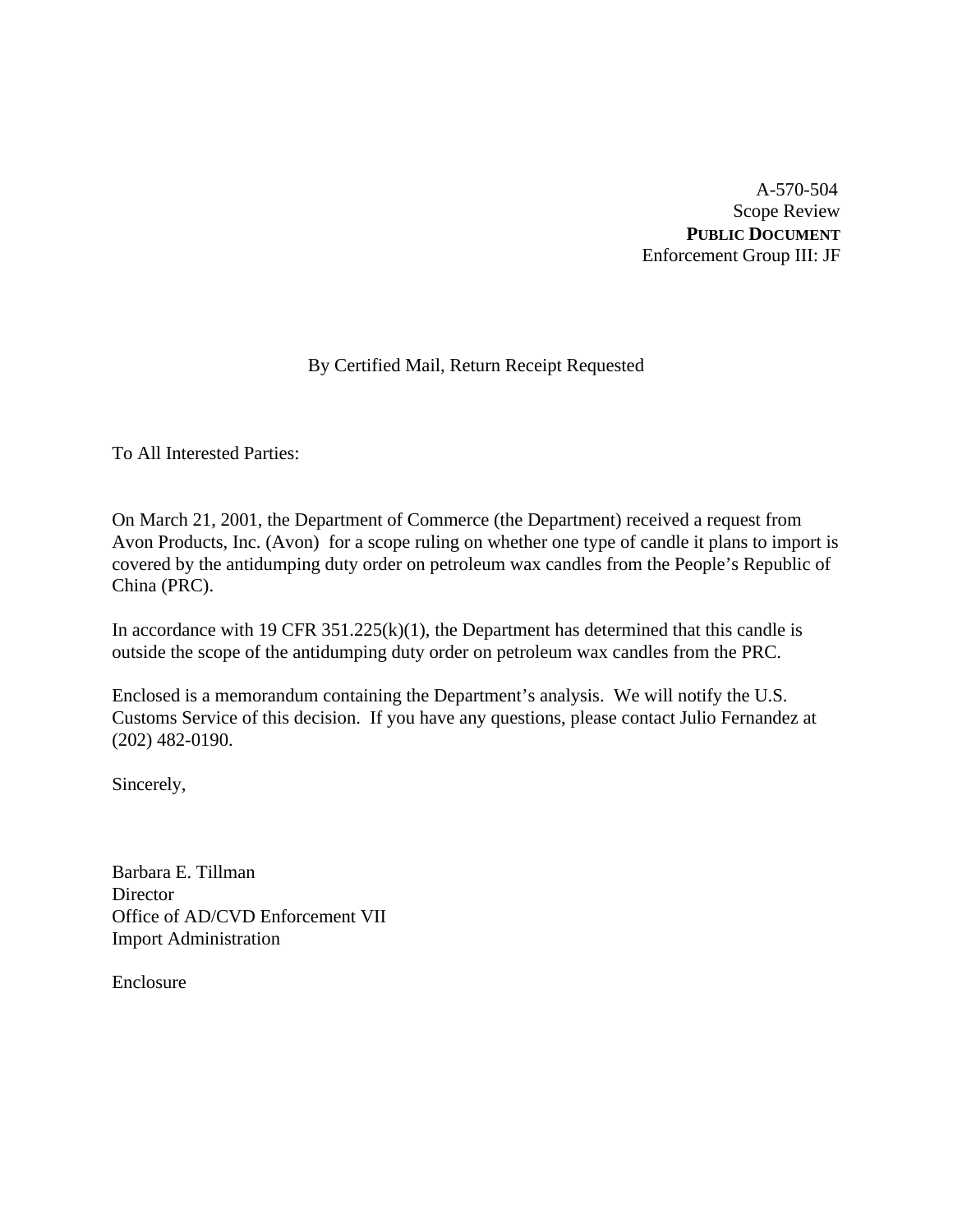A-570-504 Scope Review **PUBLIC DOCUMENT** Enforcement Group III: JAF

| <b>MEMORANDUM FOR:</b> | Joseph A. Spetrini<br><b>Deputy Assistant Secretary</b><br>Enforcement Group III                                             |
|------------------------|------------------------------------------------------------------------------------------------------------------------------|
| FROM:                  | Barbara E. Tillman<br>Director<br>Office of AD/CVD Enforcement VII                                                           |
| <b>SUBJECT:</b>        | Final Scope Ruling; Antidumping Duty Order on Petroleum Wax<br>Candles From the People's Republic of China (A-570-504); Avon |

## **Summary**

On March 21, 2001, the Department of Commerce (the Department) received a request from Avon Products, Inc. (Avon) for a scope ruling on one candle to determine if it is covered by the antidumping duty order on petroleum wax candles from the People's Republic of China (PRC) (Petroleum Wax Candles from the PRC, 51 FR 25085 (July 10, 1986)). The National Candle Association (NCA), petitioner in this case, submitted comments on Avon's request on April 24, 2001. In accordance with 19 CFR 351.225(k)(1), we recommend that the Department determine that this candle is not covered by the scope of the antidumping duty order on petroleum wax candles from the PRC.

## **Background**

Avon filed its request for a scope ruling in proper form on March 21, 2001. The NCA's timely comments followed on April 24, 2001.

The regulations governing the Department's antidumping scope determinations are found at 19 CFR § 351.225. On matters concerning the scope of an antidumping duty order, the Department first examines the descriptions of the merchandise contained in the petition, the determinations of the Secretary and the International Trade Commission (the Commission), the initial investigation, and the antidumping duty order. This determination may take place with or without a formal inquiry. If the Department determines that these descriptions are dispositive of the matter, the Department will issue a final scope ruling as to whether or not the subject merchandise is covered by the order. *See* 19 CFR 351.225(d).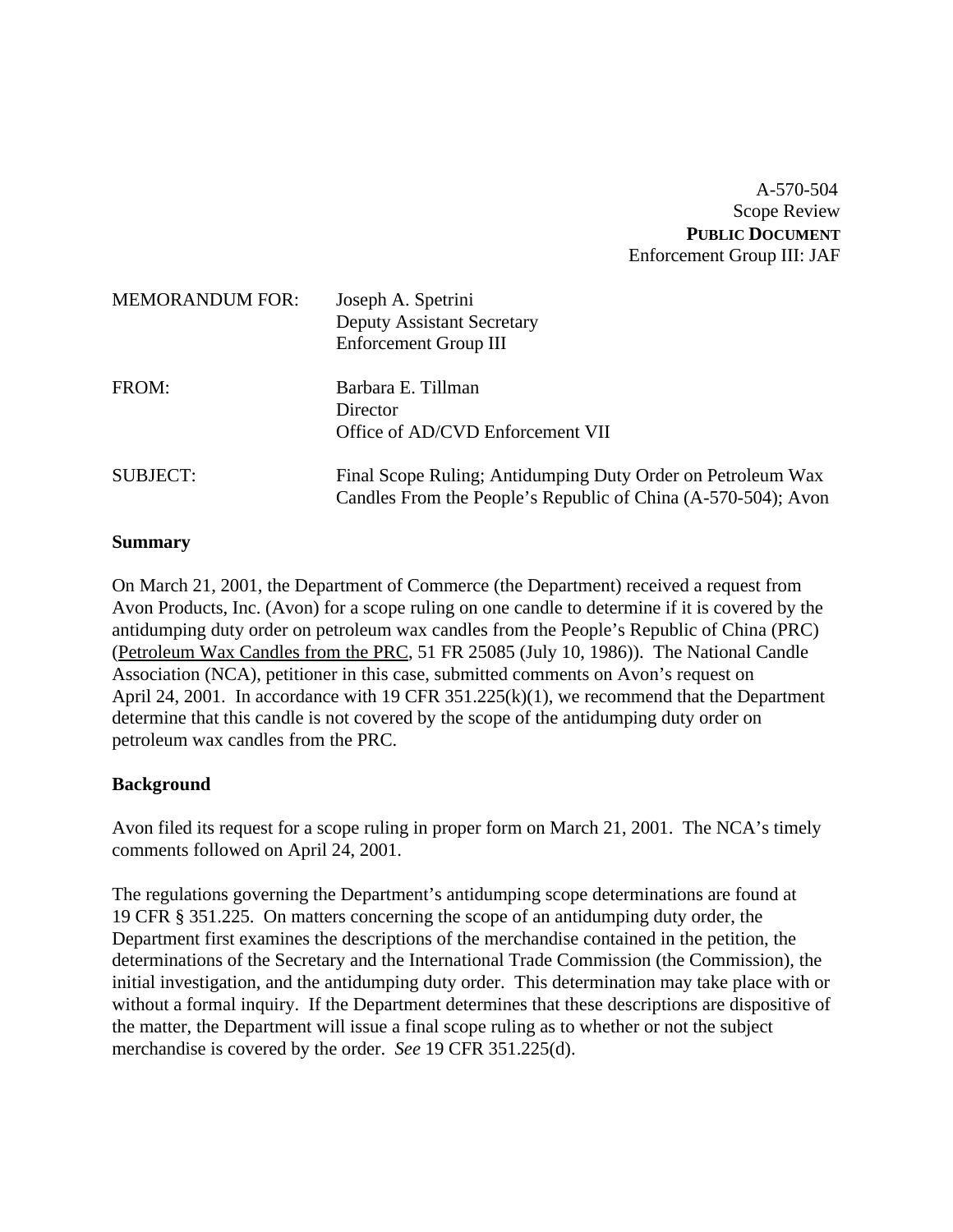Conversely, where the descriptions of the merchandise are *not* dispositive, the Department will consider the five additional factors set forth at 19 CFR 351.225(k)(2). These criteria are: i) the physical characteristics of the merchandise; ii) the expectations of the ultimate purchasers; iii) the ultimate use of the product; iv) the channels of trade in which the product is sold; and v) the manner in which the product is advertised and displayed. The Department applies these criteria when it is unclear whether the product which is the subject of the scope ruling fits within the product descriptions contained in the petition, the determinations of the Secretary and the Commission, the investigation, and the order. The determination as to which analytical framework is most appropriate in any given scope inquiry is made on a case-by-case basis after consideration of all evidence before the Department.

In the instant case, the Department has evaluated Avon's request in accordance with 19 CFR  $351.225(k)(1)$ ; and the Department finds that the descriptions of the products contained in the petition, the final determinations of the Secretary (including prior scope determinations) and the Commission, the initial investigation, and the antidumping duty order are, in fact, dispositive. Therefore, the Department finds it unnecessary to consider the additional factors set forth at 19 CFR 351.225(k)(2).

Documents and parts thereof from the underlying investigation deemed relevant by the Department to this scope ruling were made part of the record of this determination and are referenced herein. Documents that were not presented to the Department, or placed by it on the record, do not constitute part of the administrative record for this scope determination.

In its petition of September 4, 1985, the NCA requested that the investigation cover:

[c]andles [which] are made from petroleum wax and contain fiber or paper-cored wicks. They are sold in the following shapes: tapers, spirals, and straight-sided dinner candles; rounds, columns, pillars; votives; and various wax-filled containers. These candles may be scented or unscented ... and are generally used by retail consumers in the home or yard for decorative or lighting purposes (Antidumping Petition, September 4, 1985 at 7).

The Department defined the scope of the investigation in its notice of initiation. This scope language carried forward without change through the preliminary and final determinations of sales at less than fair value and the eventual antidumping duty order:

certain scented or unscented petroleum wax candles made from petroleum wax and having fiber or paper-cored wicks. They are sold in the following shapes: tapers, spirals, and straight-sided dinner candles; rounds, columns, pillars, votives; and various wax-filled containers (*Petroleum Wax Candles from the People's Republic of China: Initiation of Antidumping Duty Investigation*, 50 FR 39743 (September 30, 1985); *see also Preliminary Determination of Sales at Less Than Fair Value,* 51 FR 6016 (February 19, 1986), *Final Determination,* 51 FR 25085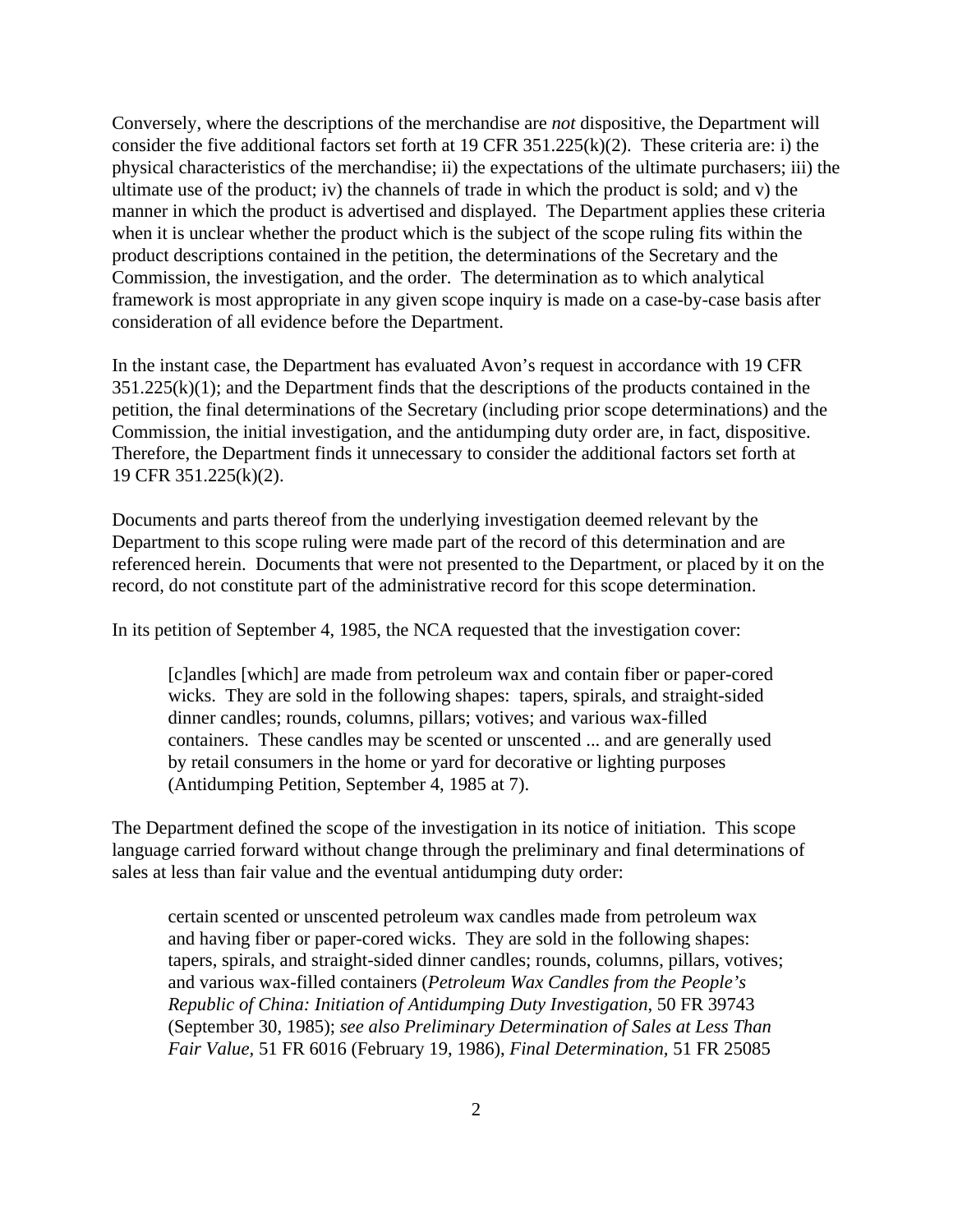(July 10, 1986), and *Antidumping Duty Order: Petroleum Wax Candles from the People's Republic of China* 51 FR 30686 (August 28, 1986)).

The Commission adopted a similar definition of the "like product" subject to its determinations, noting that the investigations did not include "birthday, birthday numeral and figurine type candles" (*Determinations of the Commission (Final)*, USITC Publication 1888, August 1986, at 4, note 5, and A-2 (Commission Determination)).

Also of relevance to the present scope inquiry is a notice issued to the United States Customs Service in connection with a July 1987 scope determination concerning an exception from the Order for novelty candles, which states:

The Department of Commerce has determined that certain novelty candles, such as Christmas novelty candles, are not within the scope of the antidumping duty order on petroleum-wax candles from the People's Republic of China (PRC). Christmas novelty candles are candles specially designed for use only in connection with the Christmas holiday season. This use is clearly indicated by Christmas scenes and symbols depicted in the candle design. Other novelty candles not within the scope of the order include candles having scenes or symbols of other occasions (*e.g.*, religious holidays or special events) depicted in their designs, figurine candles, and candles shaped in the form of identifiable objects (*e.g.*, animals or numerals), (CIE N-212/85, September 21, 1987; Letter from the Director, Office of Compliance, to Burditt, Bowles & Radzius, Ltd., July 13, 1987).

### **Avon's Scope Request**

Avon argues that the model subject to this inquiry i) is a Valentine's Day novelty candle that falls under the novelty exemption; ii) is in the form of an identifiable object; and iii) will be sold only for Valentine's Day. Avon included a sample of the candle with its scope request (Avon's Request at 2-4). The subject candle is a heart-shaped "puzzle" candle consisting of three segments, as further described below under "Analysis."

#### **The National Candle Association's Comments**

In its comments, the NCA retraces the history of this antidumping duty order, including the import surges and resultant injury suffered by domestic manufacturers which prompted the original September 1985 antidumping petition. Turning specifically to Avon's request, petitioner points to the Russ Berrie Company, Inc. Final Scope Ruling noting that "Commerce determined that a heart-shaped terra cotta container filled with mauve-colored wax clearly fits within the 'various wax-filled containers' language of the Order." (NCA's comments at 4). The NCA adds that "the three parts of the subject candle are not identifiable shapes, but rather are three small pillar candles, which when placed next to each other, look like a heart." The NCA further asserts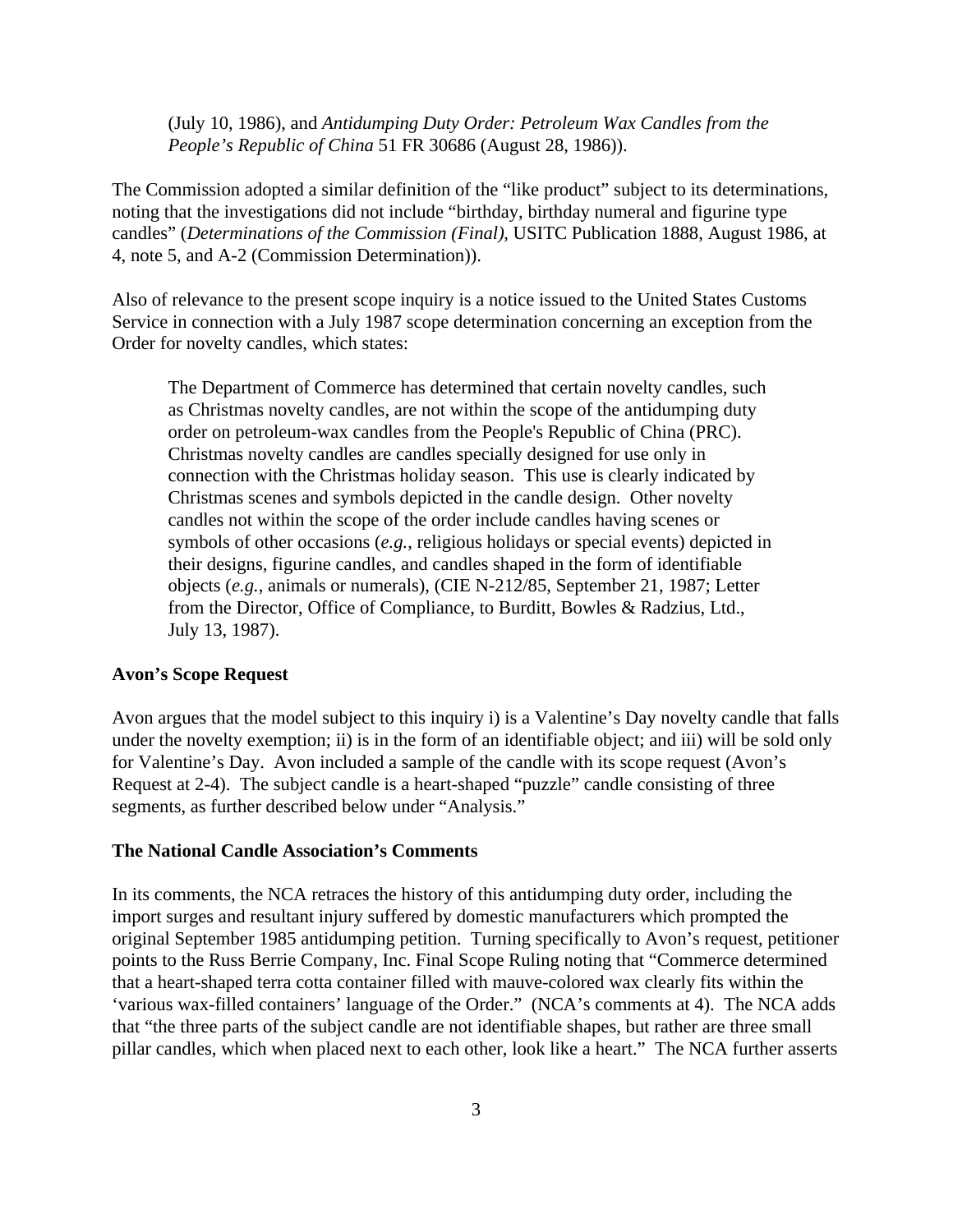that "[i]n the Springwater decision, it was held that a heart design would not limit the use of a candle to a specific occasion, and the year-round ubiquity of the heart renders it meaningless as a holiday scene or symbol." (NCA's comments at 4-5).

The NCA concludes by noting what it characterizes as the long standing efforts of candle importers to "... evade or circumvent the Order. The Order is vital to the survival of the U.S. candle industry. Avon is now asking Commerce to narrow the scope of the Order so that it excludes everyday candles claiming that they are novelty candles. Commerce does not have the legal authority to narrow the scope of the Order. Furthermore, if Commerce grants Avon's requests, it will severely damage the efficacy of the Order." (NCA's comments at 7).

## **Analysis**

When determining whether or not a particular product claimed as a holiday novelty candle is within the scope of the antidumping duty order, the Department's first line of inquiry is whether the shape of the candle is one delineated in the language of the Order's scope, *i.e.*, "tapers, spirals, and straight-sided dinner candles; rounds, columns, pillars, votives; and various waxfilled containers." As explained in the September 1987 Customs Information Exchange notice CIE N-212/85 and in previous scope rulings by the Department, novelty candles which are in a shape otherwise within the scope of the Order fall outside the scope of the Order due to the characteristic that renders them novelty candles. Characteristics that can exclude a candle from the Order's scope under the novelty exemption are limited to i) if a candle depicts scenes or symbols of a specific holiday; ii) if a candle is in the form of a figurine; and iii) if a candle is in the shape of an identifiable object.

With respect to the instant request, we find that for the reasons outlined below, this candle falls outside the scope of the Order.

We agree with the NCA that the heart design would not limit the use of the candle to a specific occasion, and that the year-round ubiquity of the heart renders it meaningless as a holiday scene or symbol. We therefore reject Avon's argument that the candle is a Valentine's Day novelty candle and will be sold only for Valentine's Day. We agree with Avon, however, that since the candle is packaged and will be sold as one item, that it falls within the novelty candle exception as an identifiable object.

The subject candle is clearly identifiable as a heart and is viewable from most perspectives. The heart candle is packaged, and will be sold, as one candle. The subject candle is not a heartshaped terra cotta wax-filled container, but a "puzzle" candle comprised of three segments. Further, the Department has previously ruled that a similar heart-shaped candle is outside the Order's scope on the grounds that it is an identifiable object, and not on the basis that it is sold exclusively in connection with Valentine's Day (Final Scope Ruling, Meijer, Inc., July 11, 1998). Since the subject candle is an identifiable object, this candle should be excluded from the scope